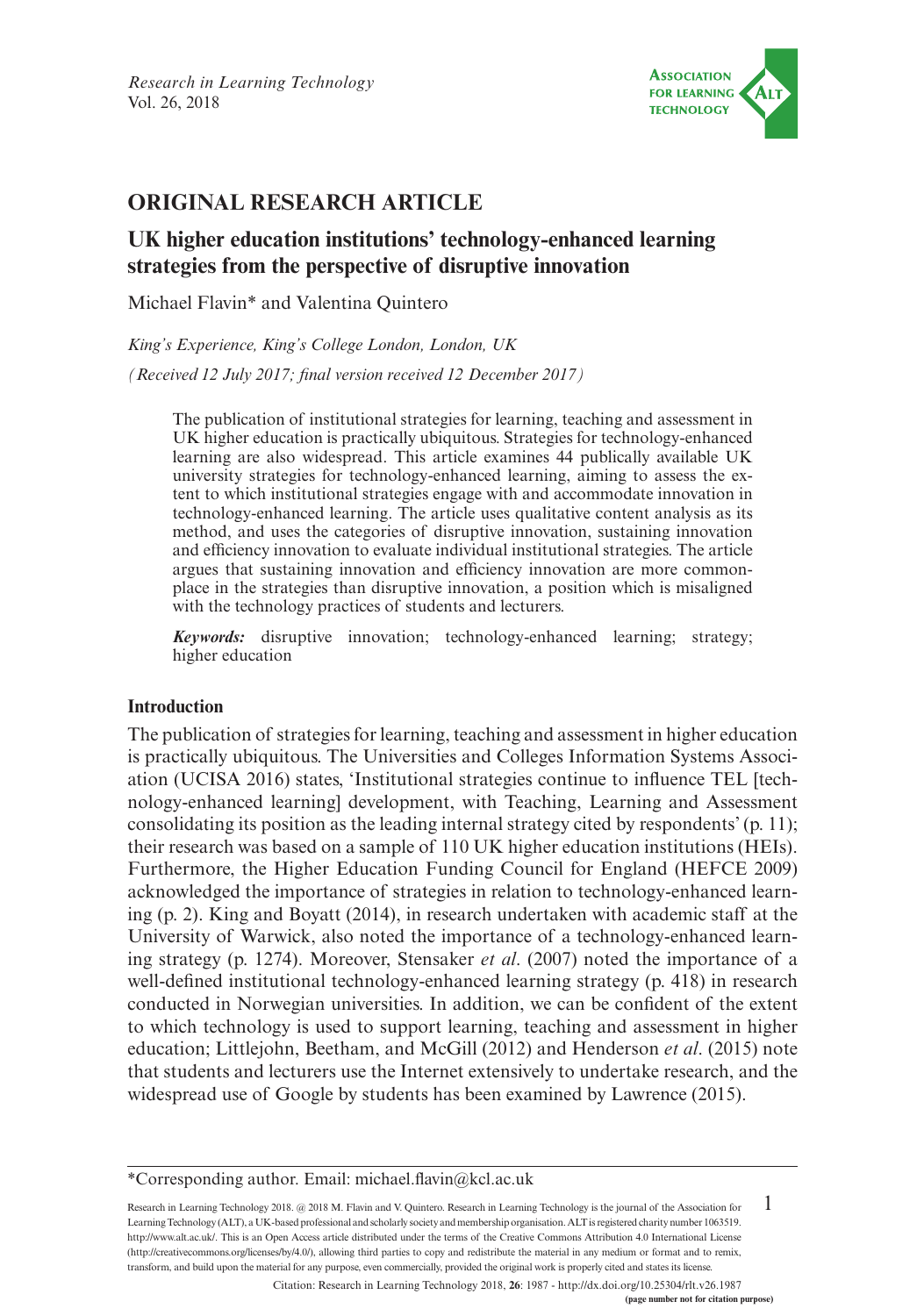In view of the prevalence of strategy documents, a research project was undertaken in summer 2016 to examine the extent to which disruptive innovation (Bower and Christensen 1995; Christensen 1997; Christensen and Raynor 2003; Christensen, Horn, and Johnson 2008; Christensen and Eyring 2011; Denning 2016) features in strategies for technology-enhanced learning, a project which was useful for assessing the extent to which disruptive innovation is engaged with, accommodated and promoted in technology-enhanced learning in higher education in the United Kingdom. This article therefore aims to examine technology-enhanced learning strategies in relation to three categories: disruptive innovation, sustaining innovation and efficiency innovation. The article uses a directed approach with qualitative content analysis (Hsieh and Shannon 2005), taking the three categories derived from disruptive innovation theory, and using the categories as lenses through which to examine technologyenhanced learning strategies.

Specific questions considered in the research are as follows:

- How is innovation represented in HEIs' strategy documents?
- • When innovation does feature in strategies, and what kind of innovation is emphasised: sustaining, disruptive or efficiency innovation?

Disruptive innovation has previously been used to analyse aspects of technologyenhanced learning in higher education (Flavin 2012, 2016a, 2016b), though not in specific relation to technology-enhanced learning strategies.

The article begins by summarising disruptive innovation. Then, it outlines the method by which the research was undertaken. It discusses its results with detailed reference to selected strategies, and argues in its conclusion that UK HEIs' strategies for technology-enhanced learning prioritise sustaining innovation and efficiency innovation over disruptive innovation, looking to augment and enhance technologyenhanced learning, but rarely to transform it. The article further argues that a ground-up approach to technology-enhanced learning strategies can foreground and lead to the accommodation of disruptive innovation in technology-enhanced learning in UK higher education, thus avoiding a mismatch between the approaches to technologies articulated through strategies, and the actual technology practices of students and lecturers. While it may be argued that institutions should not try to effect disruptive innovation because it occurs from the ground up through practice, one of the core contentions of disruptive innovation is that disruptive technologies unseat established technologies (Christensen 1997; Christensen and Raynor 2003); it is therefore a good idea for universities to at least be aware of disruptive innovation, because otherwise their strategies run the risk of being or becoming moribund, as they get outflanked by the day-to-day practices of students and lecturers.

#### **Disruptive innovation**

Disruptive innovation is a theory about goods and services. Bower and Christensen (1995) first published on disruptive innovation in *Harvard Business Review*, associating disruptive technologies (individual manifestations of disruptive innovation) with the emergence of new practices from the ground up. Christensen presented a fuller discussion of his theory in a book of 1997, constructing a dualism between technologies that enable us to do something we had already been doing a little better than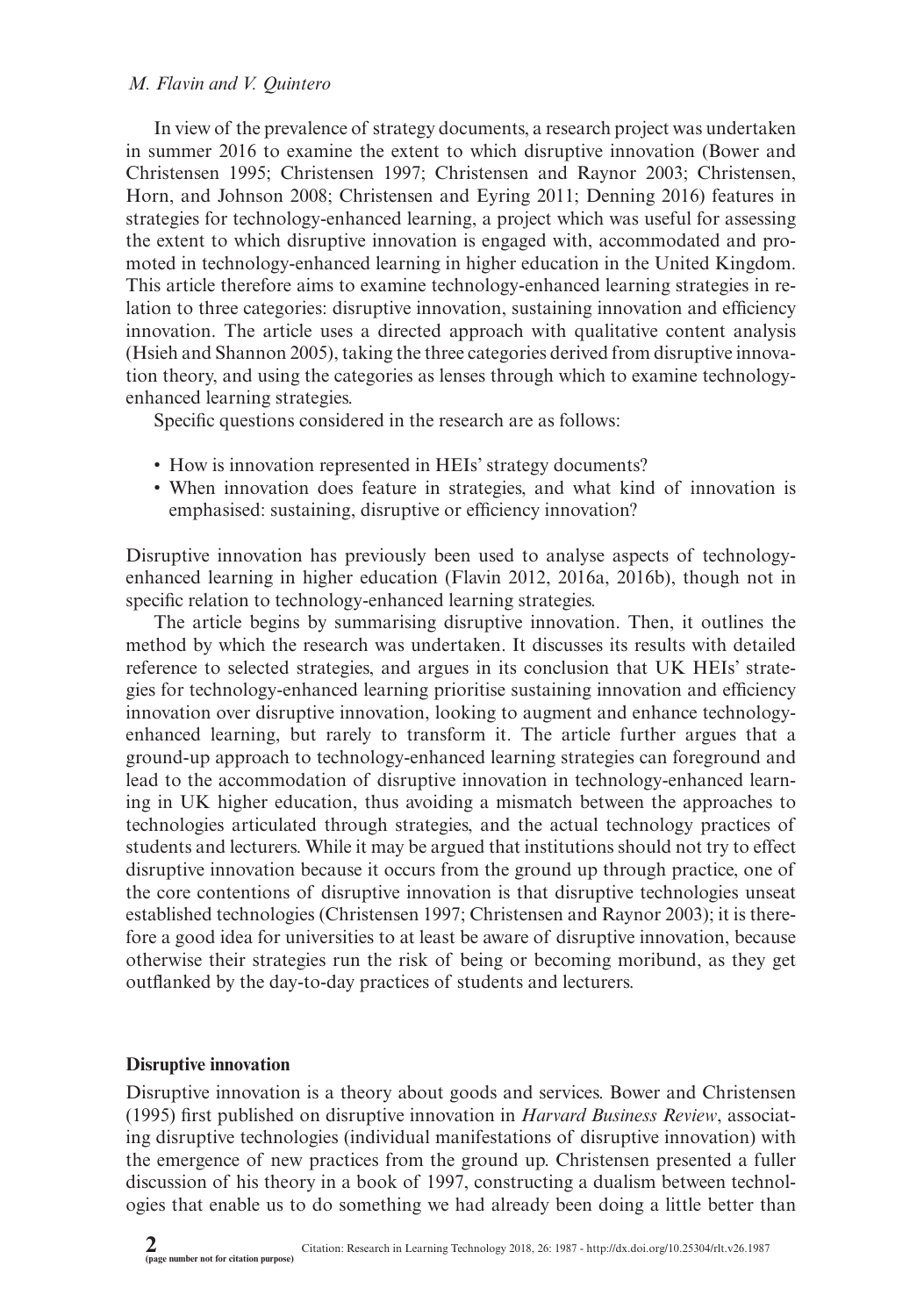before (indicative of sustaining innovation), and technologies that prompt new practices (indicative of disruptive innovation). The distinction is expressed synoptically in the following quote:

What all sustaining technologies have in common is that they improve the performance of established products…. Products based on disruptive technologies are typically cheaper, simpler, smaller, and, frequently, more convenient to use. (Christensen 1997, p. xv)

More recently, Christensen (Denning 2016) has added a third category of efficiency innovation, which makes it possible to do more with less.

Google is an example of a disruptive innovation. It is convenient, simple and free. Furthermore, purposes for Google are constructed by its users; designers provide the platform but do not dictate the practice. However, as Google has grown, it has developed niche products and services offering a range of tools, from specialist academic searches to document composition and storage, and thus developing its initially disruptive innovation along sustaining innovation lines. Christensen, Horn, and Johnson (2008) argue that disruptive innovations become sustaining innovations over time, an argument made more recently regarding technology-enhanced learning by Yamagata-Lynch, Cowan, and Luetkehans (2015).

Christensen, Raynor, and McDonald (2015) argue that Apple's iPhone is a good example of a disruptive innovation:

The product that Apple debuted in 2007 was a sustaining innovation in the smartphone market: It targeted the same customers coveted by incumbents, and its initial success is likely explained by product superiority. The iPhone's subsequent growth is better explained by disruption—not of other smartphones but of the laptop as the primary access point to the internet.

The iPhone was initially a sustaining innovation, but it enabled disruption through its ease of use, encouraging experimentation and innovation by users; the iPhone and similar devices are portable and provide quick and easy access to the Internet. The iPhone is therefore a good example of how technologies become disruptive and innovative through practice from the ground up.

Technology-enhanced learning can be related to all three of Christensen's categories; new technological possibilities can comprise disruptive innovations, sustaining innovations comprise the ongoing development of existing technologies and efficiency innovations are distinct because they are potentially pedagogically constrictive and can threaten academic practice from the opposite perspective to disruptive innovations, although efficiency innovations also offer economies of scale. Christensen, Bartman, and van Bever (2016) argue that efficiency innovations 'reduce cost by eliminating labor or by redesigning products to eliminate components or replace them with cheaper alternatives' but acknowledge that the approach can lead to 'a race to the bottom'. By using technologies to enable higher student-to-staff ratios, a transmissive curriculum can ensue, in the sense that students are positioned as the passive recipients of content, rather than engaged co-constructors of knowledge. Moreover, efficiency innovation can impact on universities' library services, as web-based tools can supplant academic librarians; costly specialist databases can get superseded by Google Scholar and similar applications, as Karlsson (2014) notes. Efficiency innovation can result in streamlined practices enabling jobs to be done, but at the same time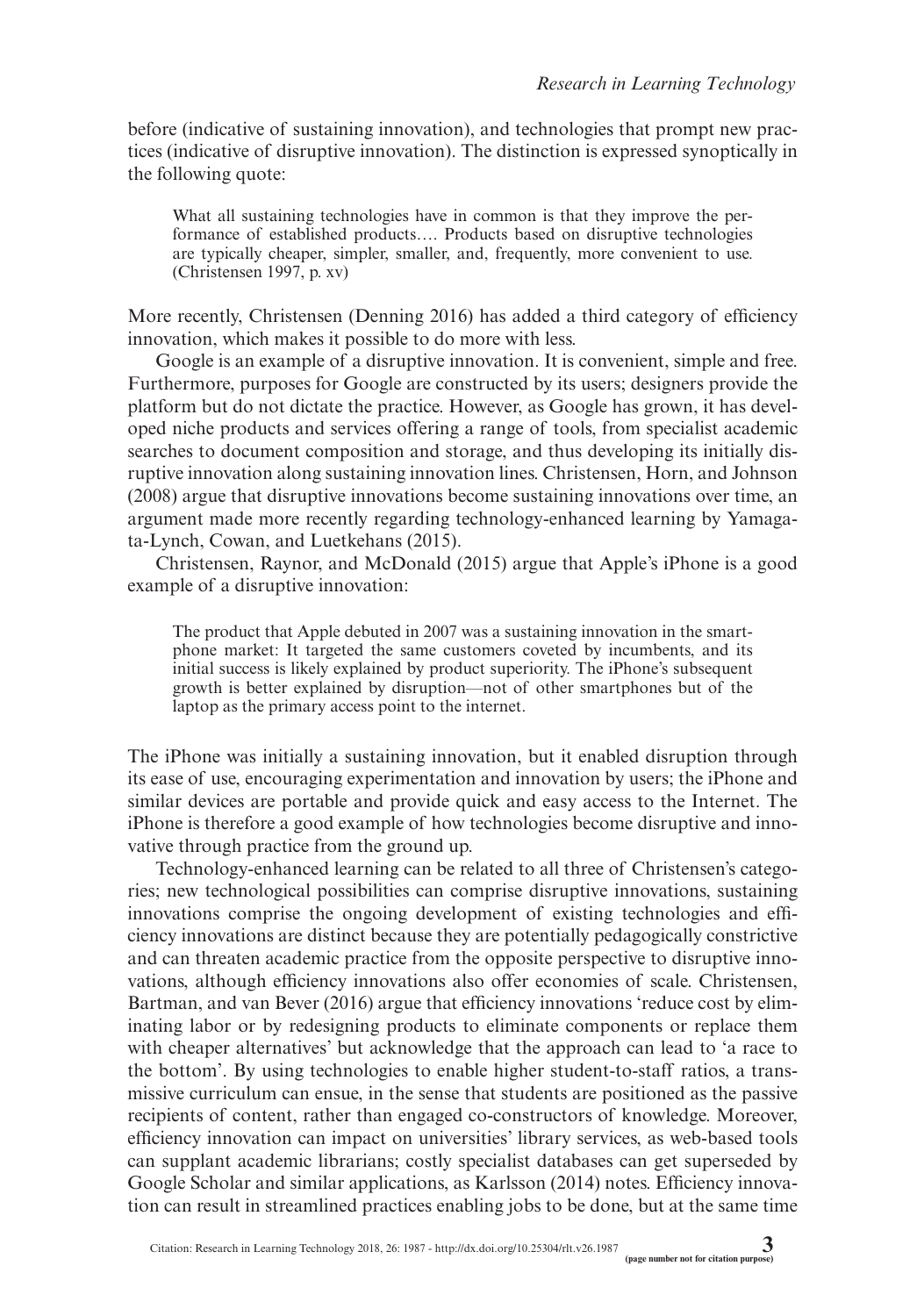it can pose a threat to jobs if the rationale underpinning efficiency innovation is solely concerned with doing more with less.

Aspects of disruptive innovation have been applied to education previously. Sharples (2002) focussed on a prototype device used to support schoolchildren's learning, and in this sense his approach was akin to sustaining innovation as he anticipated 'future mobile devices to be designed so that they provide just the tools that are required or allowed in different contexts' (p. 14). Furthermore, Conole *et al*. (2008) undertook a survey of 427 students, suggesting pedagogical practices were not changing radically because of the advent of digital technologies. Conole *et al.* (2008) also highlighted a problem, namely, 'a mismatch between our current offerings and student use and a further mismatch between institutions' perceptions of student use of technology and actual use' (p. 519), a finding which this research endorses. Moreover, Meyer (2010) argues that technologies acquire value through practice rather than their intrinsic qualities (p. 226), a view advocated in disruptive innovation (Christensen and Raynor 2003).

Disruptive innovation has critics. Markides (2006) argues it is possible to create disruption, citing Amazon and Swatch, neither of which created a new product or service but both of which were disruptive of existing markets. While disruptive innovation argues that disruption comes out of practice, Markides (2006) argues it can be created consciously through marketing. However, the fiercest criticism of disruptive innovation has come from Jill Lepore. In a 2014 article in the *New Yorker*, she describes disruptive innovation as 'a theory of history founded on a profound anxiety about financial collapse, and apocalyptic fear of global devastation, and shaky evidence', gaining ubiquity 'only after 9/11'. She criticises Christensen's use of the case study as his main research instrument (a criticism of disruptive innovation also made by Danneels [2004, 2006]), which allows Christensen to retrospectively handpick instances that validate his argument. In this specific sense, Christensen's approach is problematic. The focus of Christensen's work, however, is on innovation in relation to goods and services. Consequently, to extrapolate from Christensen's argument to a broader geopolitical context without nuance is itself problematic, as it is not a full and fair reflection of Christensen's actual position. The same might be said of applying disruptive innovation to technology-enhanced learning in higher education, but Christensen and his co-authors have applied disruptive innovation to education in a book about disruptive innovation in the school system in the United States (Christensen, Horn, and Johnson 2008), and to higher education (Christensen and Eyring 2011) without the theory giving way under the strain (Flavin 2016a, 2017).

#### **Method**

In order to identify strategies for analysis, the second author undertook desk research via Google, using search terms including 'university teaching and learning strategy', 'university technology-enhanced learning strategy' 'university e-learning strategy' and 'university ICT strategy'. Other terms used included 'HEI' instead of 'university', or the '@ac.uk' suffix, alongside 'strategy' and 'technology'. Forty-four strategy documents were selected by these means. Ten were stand-alone technology-enhanced learning strategies, while 34 were teaching and learning strategies with a technologyenhanced learning component therein. Data from the Higher Education Statistics Agency indicate there are 167 higher education providers in the United Kingdom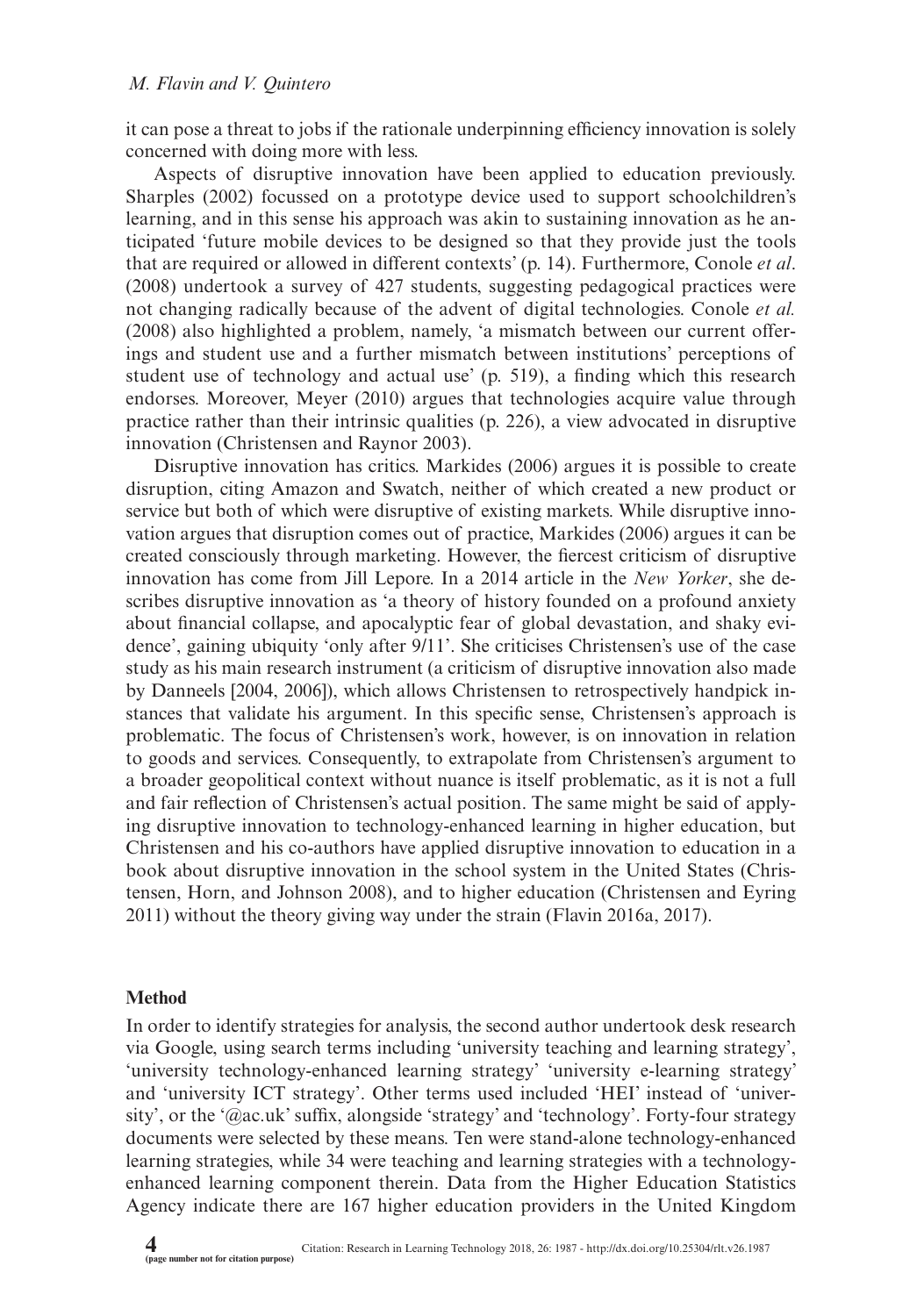(HESA 2017); hence, the sample represents 26.35% of UK HEIs. All the strategies used for this article were in the public domain when the research was undertaken.

Four strategies out of the 44 were selected for a pilot study (Coventry, Queen Mary, Bristol, and University of the West of England [UWE]). The rationale for the selection was to look at strategies from different higher education mission groups though, in practice, the analysis of the pilot study and of the full sample did not identify significant variations by mission group. Coventry and UWE are both post-92 universities (former polytechnics), traditionally associated with skills development and employability. Bristol and Queen Mary are both Russell Group universities, generally older institutions with a greater focus on research. The first author undertook a word search for 'innovation' in the strategies. Truncated versions, for example, 'innovat' were also sought, to encompass adapted terms such as 'innovate', 'innovating' and 'innovative'. Additional, specific phrases were sought out through word search, including disruptive innovation and sustaining innovation, as were specific technologies, including Google. Detailed readings of the four, individual strategies were undertaken. Both authors examined each of the four strategies in the pilot separately, and cross-checked findings to support internal reliability. The level of agreement was very high.

As the research was interested in specific characteristics of strategies and in the examination of language, the approach can best be described as content analysis (Bryman 2016). Moreover, by focusing on how innovation featured in the strategies, the research was interested in both manifest and latent content, the latter comprising 'meanings that lie beneath the superficial indicators of content' (Bryman 2016, p. 284). In practice, while strategies might proclaim a manifest commitment to innovation, the latent content can expose an, at best, qualified commitment to innovation. Bryman (2016) argues content analysis is as interested in omissions as in what does get reported (p. 287), and Krippendorff (2013) states, 'Content analysts are as interested in what is not said as they are in what is said' (p. 360).

Although the presence of the word 'innovation' was counted in the strategies, an acceptable approach in content analysis (Bryman 2016, p. 289), it may be more precise to describe the approach as qualitative content analysis with a directed approach (Hsieh and Shannon 2005). Bryman (2016) describes qualitative content analysis as, 'A searching-out of underlying themes in the materials being analysed' (p. 563), which is a core objective of this research, examining each strategy in relation to these three categories. Furthermore, a directed approach to qualitative content analysis starts with a theory. In the case of this article, the theory of disruptive innovation provides the three categories of disruptive innovation, sustaining innovation and efficiency innovation. Moreover, qualitative content analysis with a directed approach is used in order to validate a theory and extend its applications (Hsieh and Shannon 2005, pp. 1281, 1283); its use in this article enables disruptive innovation to be applied to UK HEI technology-enhanced learning strategies.

Regarding the strategies used for the pilot study, Coventry University, in an eightpage, 3295-word document, identifies 'digital literacy' as one of its five key themes (Coventry University 2011, p. 3). The strategy acknowledges, implicitly, disruptive innovation by identifying, 'the extent to which students are encouraged and empowered to drive innovation in learning on the course through digital technologies and applications' as 'a barometer for digital literacy' (p. 7), the verb 'drive' implying the possibility of ground-up innovation by students. It is, however, also possible that students could opt to pursue incremental improvements in technology usage, or greater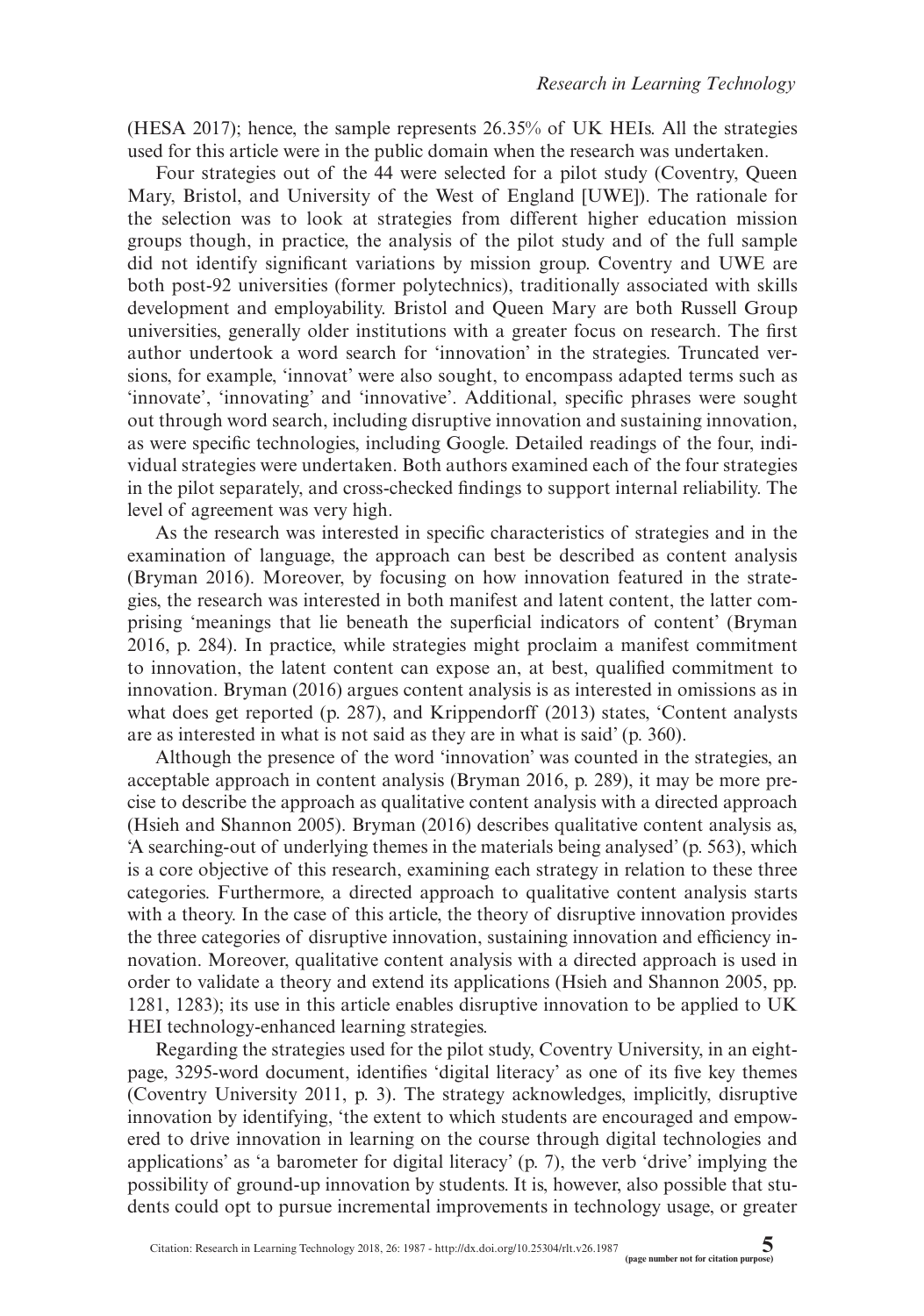efficiency, in preference to disruptive innovation. The strategy mentions 'innovation' three times, comprising one mention every 1098.3 words, to one decimal place.

The Queen Mary University strategy (20 pages, 5729 words) identifies the importance of learning technologies in its introduction (Queen Mary University 2010, p. 3). Section eight of the strategy focuses on learning technologies, and aligns with all three of Christensen's categories: 'To use learning technologies to achieve efficiency… enhancement … and transformation … in order to improve the student experience' (p. 10). Thereafter, however, in a side column of 126 words headed 'e-learning', the strategy mentions 'to enhance' twice but does not mention transformation, inclining the strategy more towards a sustaining innovation approach (p. 11). The strategy mentions 'innovation' or adaptations thereof (e.g. 'innovative') seven times, comprising one mention every 818.4 words, to one decimal place.

The three-page, 1183-word University of Bristol Technology-Enhanced Learning Strategy (University of Bristol 2012) stresses practice ('We will prioritise those things which will assist in delivery of our educational vision, rather than starting from the availability of a particular technology' [p. 2]). However, in its 'key messages' section, it adopts a sustaining innovation approach, 'Enhancing the user experience for students, academics and support staff' and 'Enhancing the exploitation of existing resources before developing new initiatives' (p. 3). The strategy mentions 'innovation' or adaptations thereof six times, comprising one mention every 197.1 words, to one decimal place.

The UWE strategy (eight pages, 1301 words) lists efficiency, enhancement and transformation as its three external considerations, deriving the categories from the HEFCE, revised technology-enhanced learning strategy (2009). The HEFCE strategy identifies efficiency, enhancement and transformation as three different levels of technology-enhanced learning intervention in its executive summary (2009, p. 2) but does not link the categories to Christensen's work. UWE's strategy identifies the commercial potential of technologies, stating, 'The UK HE market is crowded and competitive, and rapidly-developing learning technologies can give institutions a competitive edge if they are recognised and cultivated early enough' (UWE, 2012, p.2). The strategy mentions 'innovation' or adaptations thereof four times, comprising one mention every 325.2 words, to one decimal place.

Following the pilot study, the same method was applied unamended to the remaining strategy documents, as useful, relevant information had been gleaned from the pilot study.

#### **Results and discussion**

Of the 44 strategies sampled in total, 14 did not mention innovation at all. Twenty-four strategies mentioned the word 'innovation' or adaptations thereof one to five times, and six strategies mentioned it 6–10 times. Two mentioned it nine times and two mentioned it 10 times (the most times it was mentioned); the average number of mentions for innovation was 2.8, with a mode of two. Four strategies were selected for closer analysis. They were selected largely on the grounds of convenience; all four strategies were still publically available by the time the analysis was undertaken, whereas some of the other strategies identified at the outset of the research had been superseded by new institutional strategies, or were no longer publically available. Moreover, as the four strategies were from the Russell Group of universities, the selection enabled some like-for-like comparison.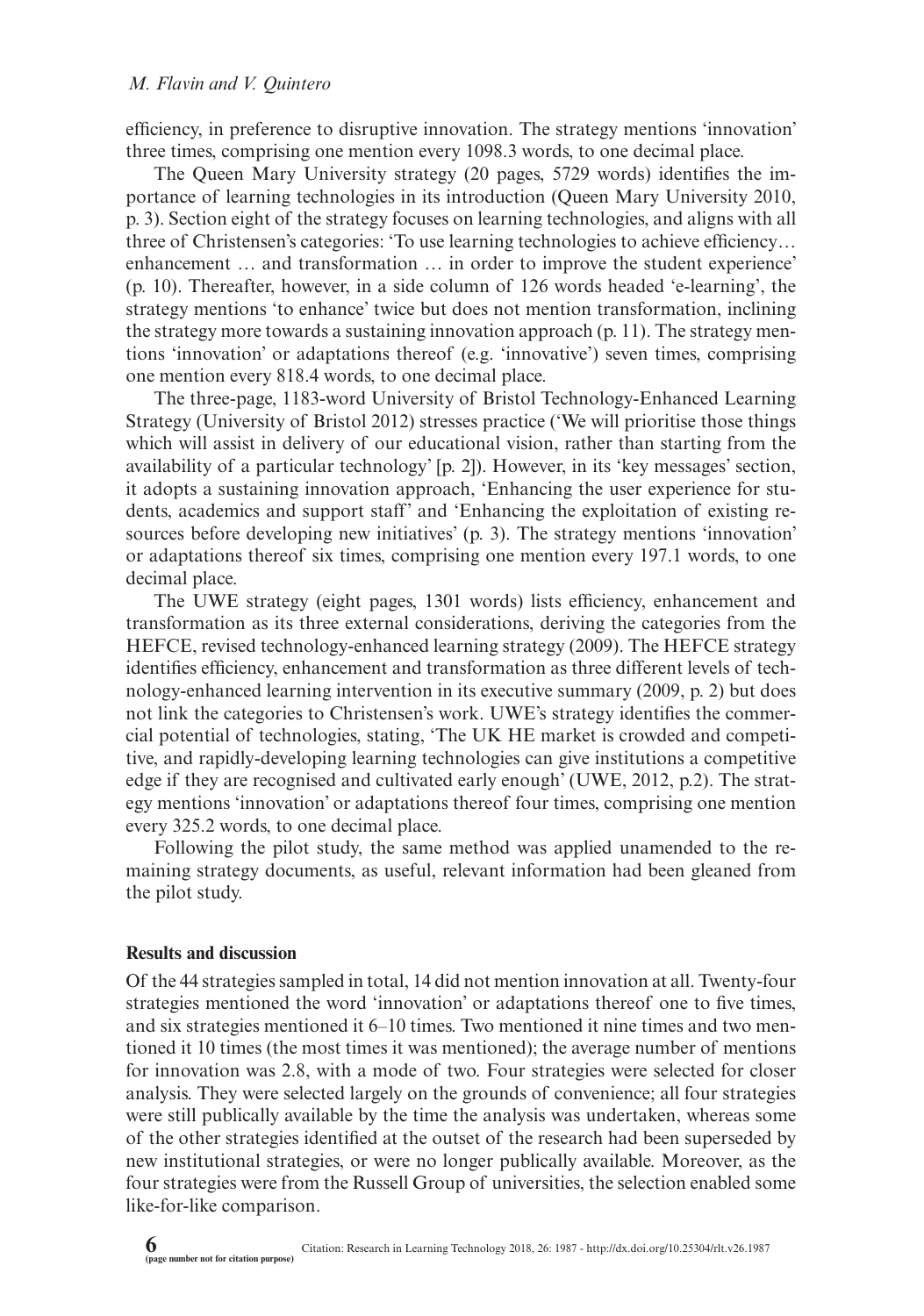The University of Edinburgh's 'IS Technology-enhanced Learning Strategy 2014– 2017' (eight pages, 2797 words) states, as part of its mission, 'We lead, innovate and collaborate to develop and support high quality learning technology that enriches student experience and outcomes' (University of Edinburgh 2014, p. 2). Within the strategy, innovation (or adaptations thereof) is mentioned four times, comprising one mention every 699.2 words, to one decimal place. Edinburgh's strategy leans towards sustaining innovation, aiming to provide students with 'increased online access to course materials' (p. 2). That said, in a 64-word column headed 'management', the strategy states, 'identify opportunities for innovation and emerging technologies in TEL' (p. 2), implying that innovation is to be a top-down process, a position advocated for the higher education sector by Walker, Voce, and Jenkins (2016, p. 446) but contrary to the process of disruptive innovation as outlined by Christensen (Christensen 1997; Christensen and Raynor 2003; Christensen, Raynor, and McDonald 2015). Innovation is present in Edinburgh's strategy but practice is not preeminent. Instead, technology takes precedence over practice, focusing on how technologies enhance experience but not on how practice determines which technologies are used, and not on the extent to which they are used innovatively.

Individual strategies reveal different dispositions towards technology-enhanced learning. The University of Cambridge Learning and Teaching Strategy 2015–18 (2015, eight pages, 2705 words) states, 'The General Board's approach to technological innovations and the use of technologies in teaching and learning will be driven by the Board's pedagogical priorities' (p. 6), foregrounding a top-down approach. The same strategy also states, 'the Board recognises that the ways in which the University engages with student learning, and vice versa, could *harness* ongoing technological developments' (p. 7, emphasis added), a verb choice which implies a resistance to the disruptive possibilities of technology. Moreover, the strategy elsewhere endorses efficiency innovation: 'A strategy for use of technology to enhance learning and teaching will … recognise that technology offers opportunities to reduce resources spent on the teaching of basic material and concepts and giving feedback, and thereby to make teaching and learning more efficient' (p. 7). The strategy mentions innovation or adaptations thereof three times, comprising one mention every 901.6 words, to one decimal place.

The University College London (2016) strategy (28 pages, 8189 words) features mixed approaches. Under a wider initiative of the connected curriculum, the strategy states, 'The Connected Curriculum … resonates fully with the principles of innovation and disruptive thinking that we associate with UCL's founders' (p. 7), later identifying 'ease of use' (p. 17) as a means of enhancing the student digital experience, with ease of use comprising one of the core characteristics of disruptive innovation (Christensen 1997, p. xv). However, this apparent commitment to disruption is subverted by, 'the existing virtual learning environment (VLE) will be *augmented* by a set of communication, collaboration and productivity tools' (p. 17, emphasis added), which indicates a sustaining approach, developing an existing, institutional technology. On the same page, the strategy states that technology 'supports authentic, creative and collaborative learning, enables a wide range of assessment approaches, augments faceto-face contact and encourages productive learning outside of the classroom' (p. 17), verb choices which lean towards a sustaining approach, facilitating rather than disrupting existing modes of learning. That said, the strategy's commitment to ensuring that students are engaged in driving the digital agenda (p. 17) suggests a ground-up approach, if not exclusively so, contradicting Walker, Voce, and Jenkins (2016) but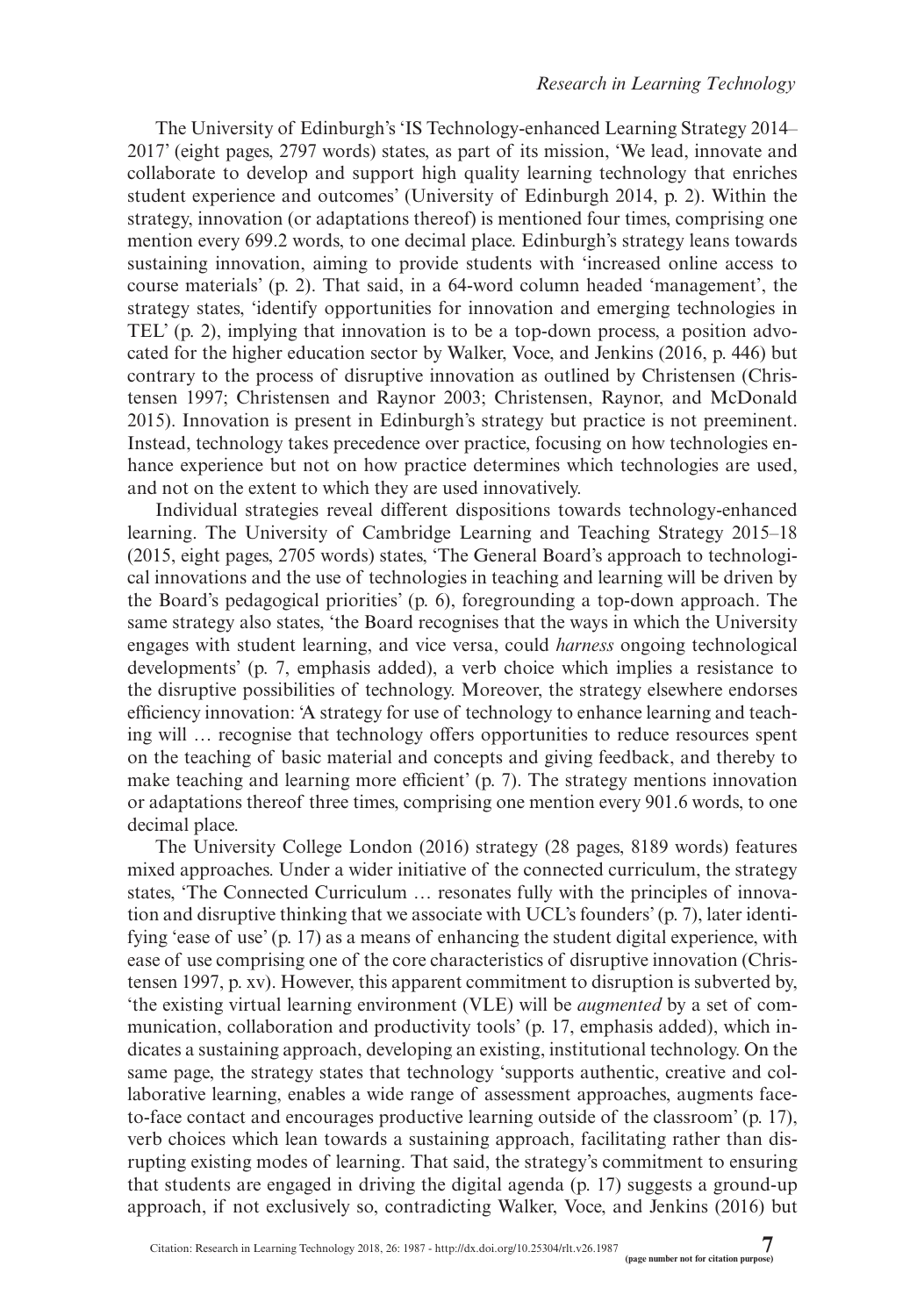in line with Marshall's (2010) argument that organisational change in HEIs can be top-down, ground-up or a combination of both (p. 182). The strategy mentions innovation or adaptations thereof 10 times, comprising one mention every 818.9 words.

The University of Oxford's (no date) Digital Strategy (online, unpaginated, 722 words) follows the sustaining innovation approach, 'The university will sustain and enhance its excellence in scholarship by embracing the opportunities afforded by digital technologies'. However, the strategy does not advocate a top-down approach: 'the University will support and engage with digital initiatives generated by our staff, students, alumni, and those outside the university', thus potentially opening itself up to a disruptive innovation pathway. This possibility is expanded by the strategy's aim of 'Creating an Innovative Digital Community, focussed on significant innovations, cutting-edge thinking, and sharing and implementation of best practice, e.g. through the creation of a university-wide conversation on digital innovation', and underlined by the strategy's objective of 'providing a foundation for the transformative enhancement of research, teaching and innovation through digital technologies and communications'. While a sustaining approach is adopted, practice is foregrounded over technology, allowing for the possibility of disruption. The strategy mentions innovation or adaptations thereof five times, comprising one mention every 144.4 words.

The analysis of the strategies suggests UK HEIs acknowledge the significance of practice but are less welcoming of innovation. There were isolated examples of disruptive innovation, if only by implication, but the strategies examined were more likely to feature commitments to sustaining innovation, applicable to both students and lecturers: 'To provide a learner-centred approach focusing on enhancing the learner experience through the appropriate and consistent use of technology' and 'To ensure that Sheffield academics are enabled to enhance their teaching with the appropriate use of technology to provide students with the best possible learning experience' (University of Sheffield 2012, p. 2). Efficiency innovation is also present in the strategies, aiming to support the effective completion of tasks, making existing technologies serve learning and teaching more efficiently: for example, The University of Cambridge strategy aims to 'make best use of technology to enhance provision' (p. 2), having defined the purpose of the learning and teaching strategy as, '… to *maintain* the internationally recognised quality of the student experience in Cambridge and to *enhance* it where appropriate' (p. 1, emphasis added). The strategy adds that technology will be used 'to make teaching and learning more efficient' (p. 7).

The data for this article are limited by the size of the sample. The data are also limited by the fact that institutional strategies are updated and replaced and therefore some of the strategies analysed for this article are no longer extant. There are also limitations arising from the method, for example, searching for the term 'innovation', as Krippendorff (2013) notes: 'taking single words as units disregards their role in sentences, so that their syntactical meanings are lost' (p. 365). Moreover, 'Given that the answers to content analysis research questions are inferences from texts about notyet-observed phenomena, these answers are always of hypothetical validity' (Krippendorff 2013, p. 368), and 'Particular problems are likely to arise when the aim is to impute latent rather than manifest content … the potential for an invalid conjecture being made is magnified' (Bryman 2016, p. 305). In addition, as inferences are drawn from the strategies, there is some susceptibility to subjectivity (notwithstanding that both authors worked separately on the strategies), making it more difficult to replicate the study. Future research might look at how strategies are put together: either topdown via management edict or ground up from students, lecturers and support staff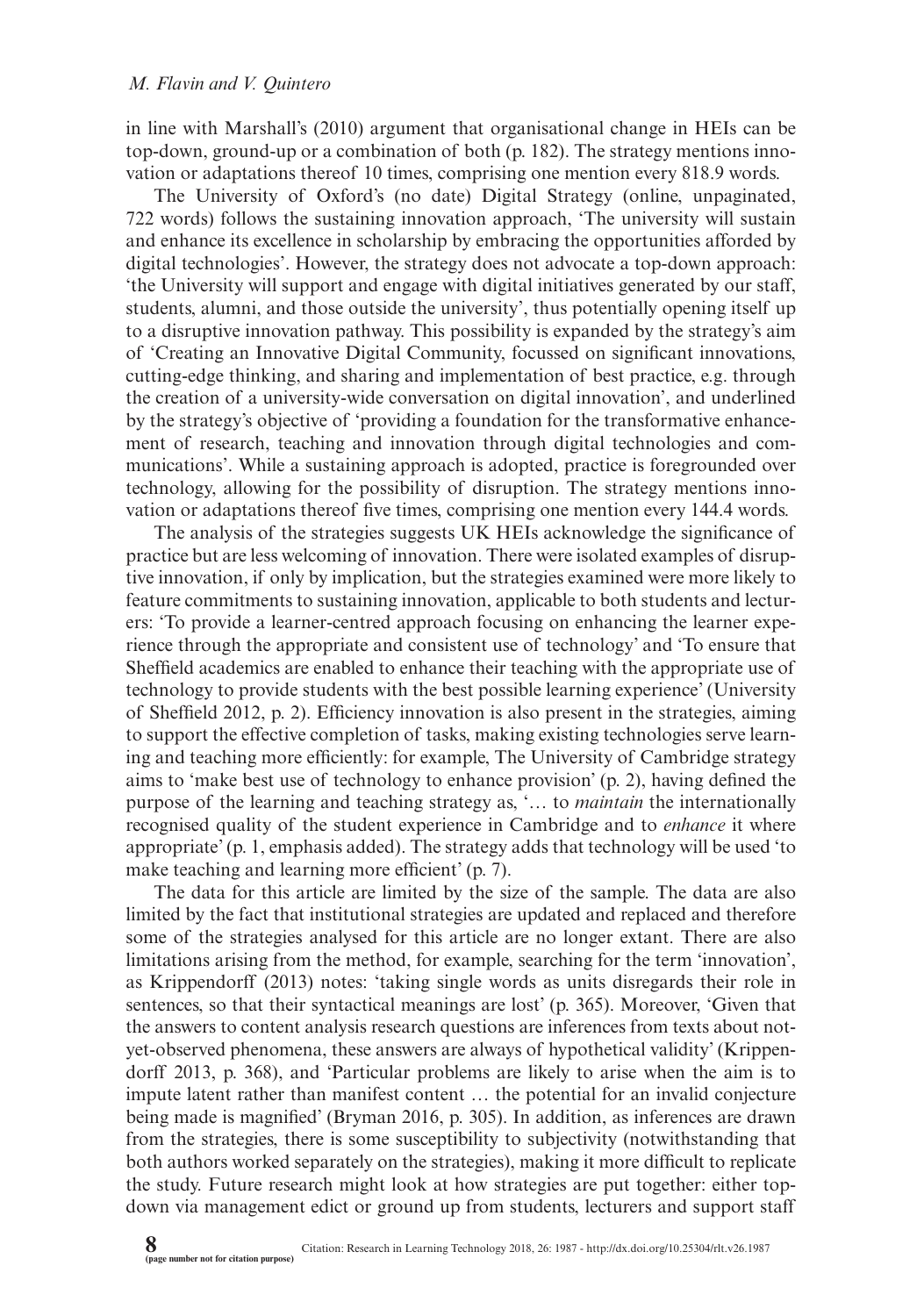or a mixture of both, because those who produce strategies are significant actors, determining strategies' contents: as Krippendorff (2013) argues, 'content analysts must look outside the physicality of texts – for example, to how people other than the analysts use these texts, what the texts tell them, the conceptions and actions the texts encourage' (p. 29). It may therefore be valuable to examine the extent to which strategies are representative of the stakeholders whom they affect. Disruptive innovation could also be used as a theoretical lens in a directed approach to qualitative content analysis, in order to evaluate other institutional documents, such as mission statements.

#### **Conclusion**

The examination of UK HEIs' technology-enhanced learning strategies indicates a willingness to adapt on the part of universities but a disinclination to disrupt. Universities can describe themselves in their strategies as innovative yet, in practice, they are often ameliorative, more likely to pursue sustaining or efficiency than disruptive innovation. Notable verb choices in the strategies examined (e.g. 'enhance', 'augment' and 'support') suggest the objective of developing existing resources and practices along sustaining innovation lines but not of disrupting them. The manifest content can espouse innovation, but the latent content exposed through verb choices indicates otherwise. The strategies suggest UK HEIs are adopting a largely sustaining innovation approach to technology-enhanced learning, aiming to enhance existing provision incrementally.

In day-to-day practice, students and lecturers engage with disruptive innovation through the use of simple and convenient, non-institutional technologies (Flavin 2012, 2016a, 2016b, 2017), but institutional rhetoric adheres more closely to sustaining innovation, proposing the enhancement of institutional technologies. Moreover, widespread practices by students, such as the use of Google, are largely ignored in the strategies. The University of Exeter's (2009, rev. 2011) strategy does propose piloting 'the use of Google apps as a tool to support collaborative working' (p. 10), and the University of Greenwich (2013) mentions the use of Google Scholar (p. 7) and Google Docs (p. 9), but the focus in the strategies sampled is, consistently, on institutional technologies, which tend to be sustaining technologies.

As documents represent a university's commitment, if not necessarily its practice, strategies for technology-enhanced learning signify an institutional preference for sustaining innovation and efficiency innovation. Students' and lecturers' practice with disruptive technologies is largely ignored, despite being a key determinant of the purposes to which technologies are applied. Jones (2012) argues, 'the future of university provision is a choice and not the result of a technologically determined process' (p. 36) but, on the basis of the strategy documents sampled, the choices made are unimaginative, focused on making existing practice more efficient rather than rethinking practice; Marshall (2010) notes that universities, 'as yet show little capability to disrupt their existing educational models' (p. 188). Moreover, Karlsson (2014) asks, 'Should it [the HEI] continue to invest millions in making available information resources when free alternatives are consolidating their strength?' (pp. 1664–1665), but HEIs in the sample did not engage substantially with disruptive technologies, though they do seemingly welcome the efficiency advantages conferred by technologies.

There is an argument for the production of technology-enhanced learning strategies based more explicitly on practice rather than on the technologies themselves,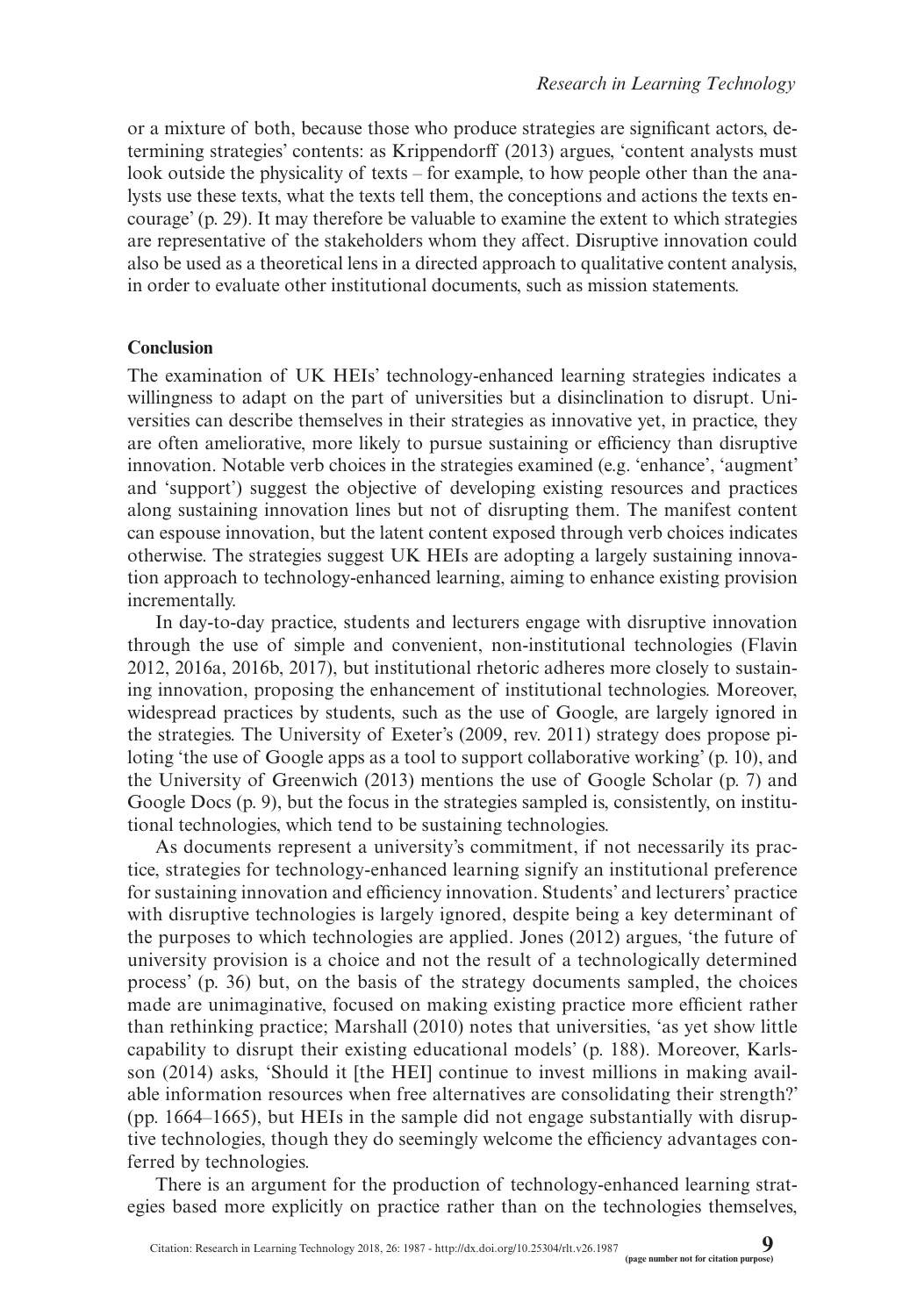recognising that technologies have no inviolable, intrinsic purpose but acquire purpose through human agency, realising and releasing their disruptive potential through ground-up practice. Walker, Voce, and Jenkins (2016) argue, 'general pushes for adoption of TEL tools need to come from the top of the institution and be communicated downwards' (p. 446), but a disruptive innovation analysis argues innovation is a ground-up process, as users create purposes for technologies, including non-institutional technologies, which strategy documents often ignore.

There is an institutional willingness to embrace sustaining innovation and efficiency innovation but a disinclination to engage with disruptive innovation. If students and lecturers continue to use disruptive technologies widely, as indicated by research (Henderson *et al*. 2015; Littlejohn, Beetham, and McGill 2012), there will continue to be a misalignment between HEIs' strategies regarding technologyenhanced learning, and the day-to-day practices of students and lecturers.

### **Author Biographies**

Michael Flavin is the Head of Curriculum Innovation at King's College London. He holds two doctorates: one in technology-enhanced learning and the other in English. His main research interest is in using disruptive innovation theory as a lens to examine technology-enhanced learning.

Valentina Quintero is a final-year undergraduate student at King's College London, studying BA Hons. English Language and Linguistics.

#### **References**

- Bower, J.L. & Christensen, C.M. (1995) 'Disruptive Technologies: Catching the Wave', *Harvard Business Review*, vol. 1, no. 13, pp. 43–53.
- Bryman, A. (2016) *Social Research Methods*, 5th edn, Oxford University Press, Oxford.
- Christensen, C. M. (1997) *The innovator's dilemma: When new technologies cause great firms to fail*, Harvard Business School Press, Boston, MA.
- Christensen, C.M., Bartman, T. & van Bever, D. (2016) 'The Hard Truth About Business Model Innovation', *MIT Sloan Management Review*, [online] Available at: [http://sloanreview.mit.](http://sloanreview.mit.edu/paper/the-hard-truth-about-business-model-innovation/) [edu/paper/the-hard-truth-about-business-model-innovation/](http://sloanreview.mit.edu/paper/the-hard-truth-about-business-model-innovation/) .
- Christensen, C.M. & Eyring, H.J. (2011) *The Innovative University: Changing the DNA of Higher Education from the inside out,* Jossey-Bass, San Francisco, CA.
- Christensen, C. M., Horn, M. B. & Johnson, C. W. (2008) *Disrupting class: How disruptive innovation will change the way the world learns*, McGraw-Hill, New York.
- Christensen, C. M., & Raynor, M. E. (2003) *The innovator's solution: Creating and sustaining successful growth*, Harvard Business School Press, Boston, Mass MA.
- Christensen, C.M., Raynor, M.E. & McDonald, R. (2015) 'What is Disruptive Innovation?' *Harvard Business Review*, vol. 3, no. 12, pp. 44–53.
- Conole, G. *et al.* (2008) "Disruptive technologies", "pedagogical innovation": What's new? Findings from an in-depth study of students' use and perception of technology', *Computers and Education*, vol. 50, pp. 511–524.
- Coventry University (2011) '*Coventry University Teaching, Learning and Assessment Strategy 2011–15*', Coventry University, Coventry.
- Danneels, E. (2004) 'Disruptive Technology Reconsidered: A Critique and Research Agenda', *The Journal of Product Information Management*, vol. 21, pp. 246–258.
- Danneels, E. (2006) 'From the Guest Editor: Dialogue on the Effects of Disruptive Technology on Firms and Industries', *The Journal of Product Information Management*, vol. 23, pp. 2–4.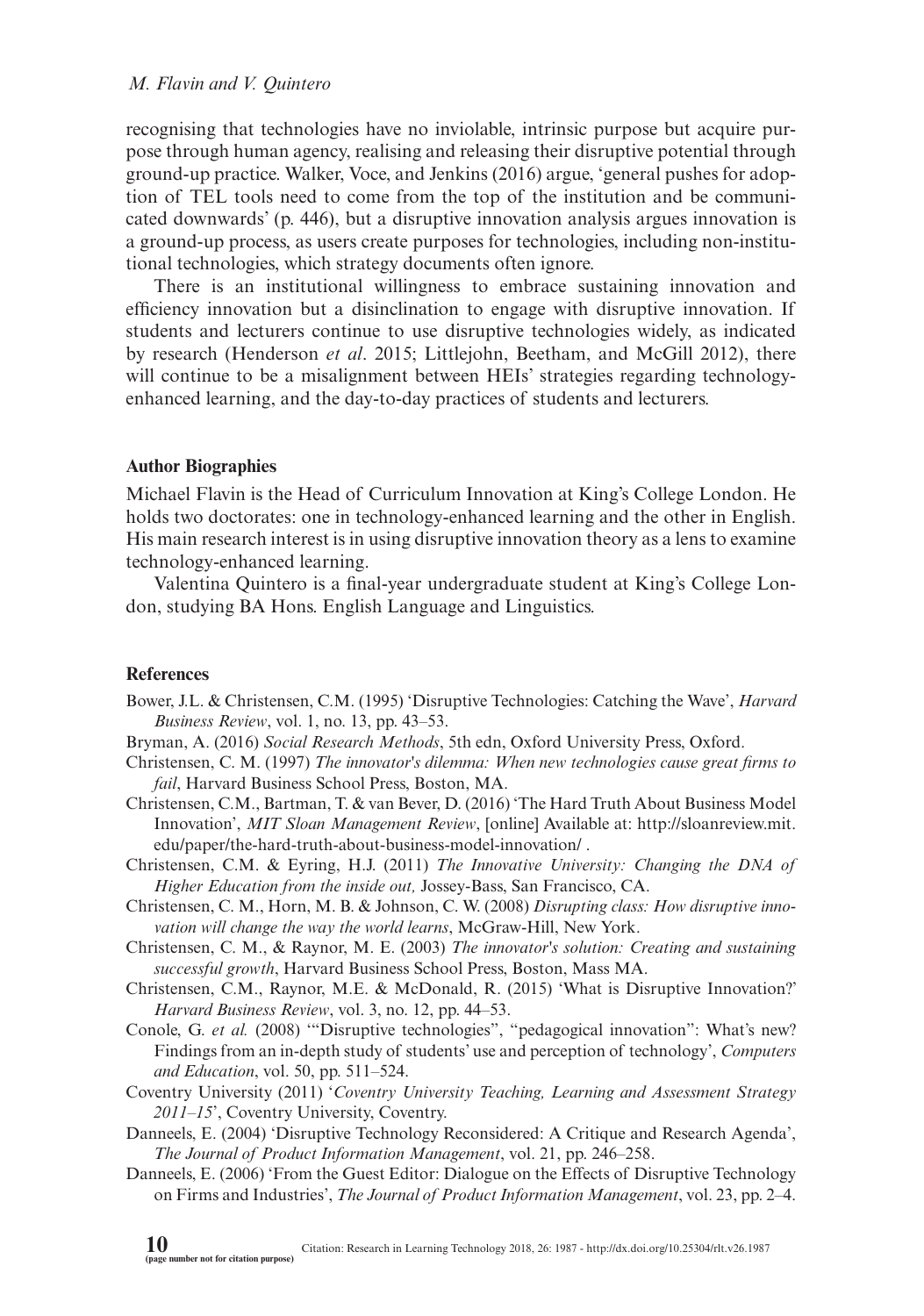- Denning, S. (2016) 'Christensen updates disruption theory', *Strategy and Leadership*, vol. 44, no. 2, pp. 10–16.
- Flavin, M. (2012) 'Disruptive technologies in higher education', *Research in Learning Technology*, 20, 102–111.
- Flavin, M. (2016a) 'Disruptive conduct: The impact of disruptive technologies on social relations in higher education', *Innovations in Education and Teaching International*, vol. 15, no. 1, pp. 3–15.
- Flavin, M. (2016b) 'Home and away: The use of institutional and non-institutional technologies to support learning and teaching', *Interactive Learning Environments*, vol. 24, no. 7, pp. 1665–1673.
- Flavin, M. (2017) *Disruptive Technology Enhanced Learning: The use and misuse of digital technologies in higher education*, Palgrave Macmillan, London.
- Henderson, M., *et al.* (2015) 'Students' everyday engagement with digital technology in university: exploring patterns of use and "usefulness"', *Journal of Higher Education Policy and Management*, vol. 37, no. 3, pp. 308–319.
- Higher Education Funding Council for England. (2009) *Enhancing learning and teaching through the use of technology: A revised approach to HEFCE's strategy for e-learning*, HEFCE, Bristol.
- Higher Education Statistics Agency. (2017) '*Contact and support: Higher Education Providers*', HESA, Cheltenham.
- Hsieh, H.-F. & Shannon, S.E. (2005) 'Three approaches to Qualitative Content Analysis', *Qualitative Health Research*, vol. 15, no. 9, pp. 1277–1288.
- Jones, C. (2012). 'Networked learning, stepping beyond the net generation and digital natives', in, *Exploring the Theory, Pedagogy and Practice of Networked Learning*, eds. L. Dirckinck-Holmfeld, V. Hodgson, & D. Mc Connell, Springer, New York, pp. 27–41.
- Karlsson, N. (2014) 'The crossroads of academic electronic availability: how well does Google Scholar measure up against a university-based metadata system in 2014?' *Current Science*, vol. 10, pp. 1661–1665.
- King, E. & Boyatt, R. (2014) 'Exploring factors that influence adoption of e-learning within higher education', *British Journal of Educational Technology*, vol. 46, no. 6, pp. 1272–1280.
- Krippendorff, K. (2013) *Content Analysis: An introduction to its Methodology*, 3rd edn, Sage, London.
- Lawrence, K. (2015) 'Today's college students: Skimmers, scanners and efficiency-seekers', *Information Services and Use*, vol. 35, pp. 89–93.
- Lepore, J. (2014) 'The Disruption Machine: What the Gospel of Innovation Gets Wrong', *The New Yorker*, vol. 90, no.17, pp. 30–36.
- Littlejohn, A., Beetham, H. & McGill, L. (2012) 'Learning at the digital frontier: a review of digital literacies in theory and practice', *Journal of Computer Assisted Learning*, Vol. 28, pp. 547–556.
- Markides, C. (2006) 'Disruptive Innovation; In need of Better Theory', *The Journal of Product Innovation Management*, vol. 23, pp. 19–25.
- Marshall, S. (2010) 'Change, technology and higher education: are universities capable of organisational change?' *ALT-J, Research in Learning Technology*, vol. 18, no. 3, pp. 179–192.
- Meyer, K.A. (2010) 'A comparison of Web 2.0 tools in a doctoral course', *Internet and Higher Education*, vol. 13, pp. 226–232.
- Queen Mary University (2010) *Learning, Teaching and Assessment Strategy*, Queen Mary University, London.
- Sharples, M. (2002) *'Disruptive Devices: Mobile Technology for Conversational learning*', Kodak/ Royal Academy of Engineering Educational Technology Research Group, University of Birmingham, Birmingham.
- Stensaker, B., *et al.*,(2007) 'Use, updating and integration of ICT in higher education: Linking purpose, people and pedagogy', *Higher Education*, vol. 54, pp. 417–433.